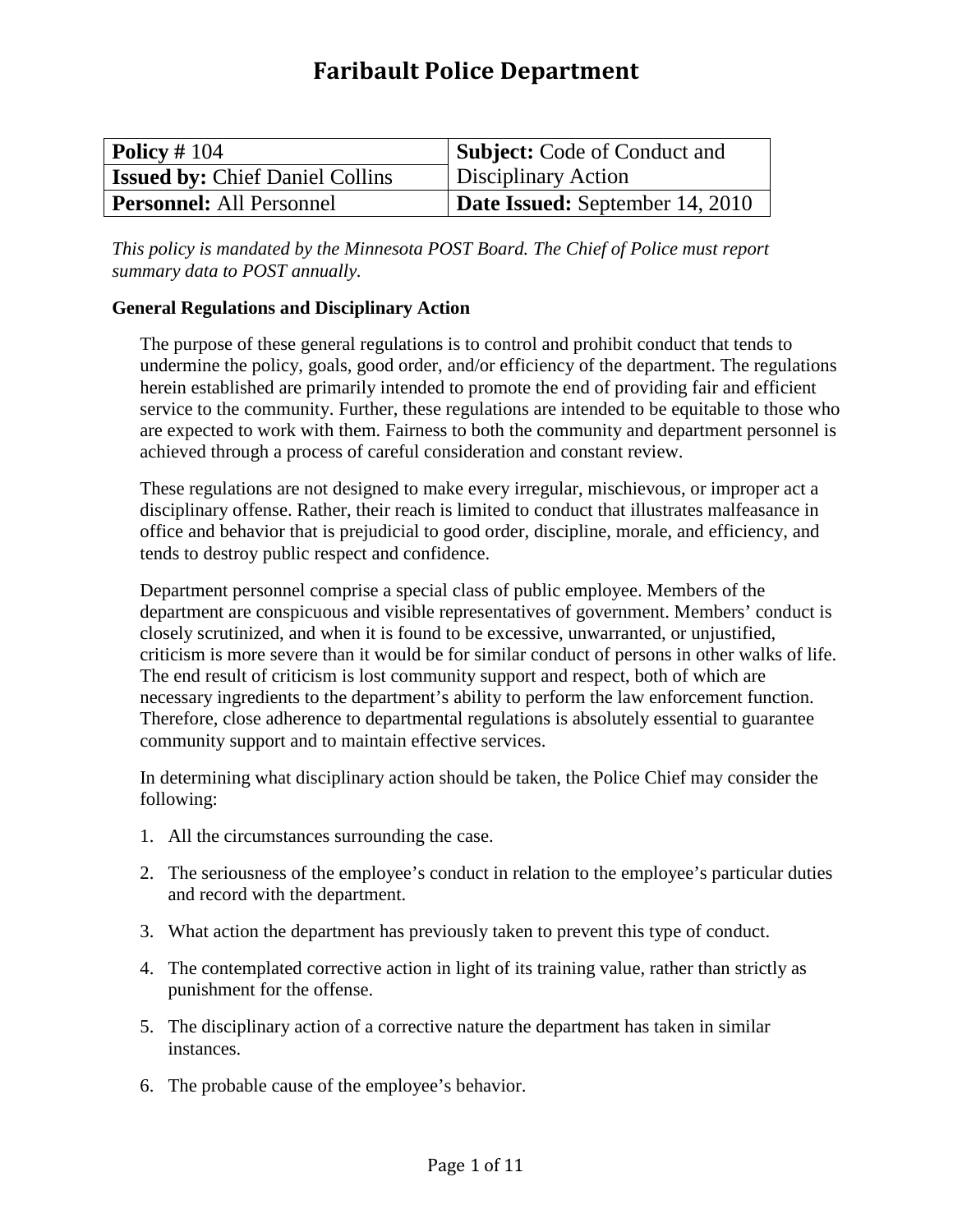- 7. What corrective action will most likely eliminate the cause and prevent a reoccurrence.
- 8. The employee's expected reaction to the corrective measure
- 9. The probable reaction of other employee's to the corrective action.

# **A. Disciplinary Action**

If disciplinary action is determined to be necessary, it will be in the form of one or more of the following:

- 1. Oral reprimand
- 2. Written reprimand
- 3. Suspension
- 4. Demotion and/or
- 5. Discharge

These disciplinary measures, as listed, are not to be considered to be a prescribed progressive order of application of discipline. The appropriate actions(s) will be determined by the circumstances and/or merits of each situation.

# **B. Responsibility**

Members of the department shall be held responsible for the proper performance of any and all duties assigned to them and for strict adherence to the regulations adopted from time to time for the administration of the department. It will not be received as an excuse or justification for anything that they may do contrary to the regulations or for anything they may omit to do, that they followed the advice or suggestion of any other person, whether that person is connected with the department or not, except when an officer of higher rank may take upon themselves the responsibility of issuing direction and positive orders.

# **C. Breach of Policy, Order, or Procedure**

No member shall act or fail to act in such a manner that constitutes a breach of policy, order, or procedure outlined in other sections of this manual.

# **D. Dereliction of Duty**

Members of the department shall not act in such a manner as to deprive any members of the community of the equal protection of the law.

# **E. Relations with Members of the Public**

Members of the department shall not be overbearing, oppressive, or tyrannical in their relations with members of the community.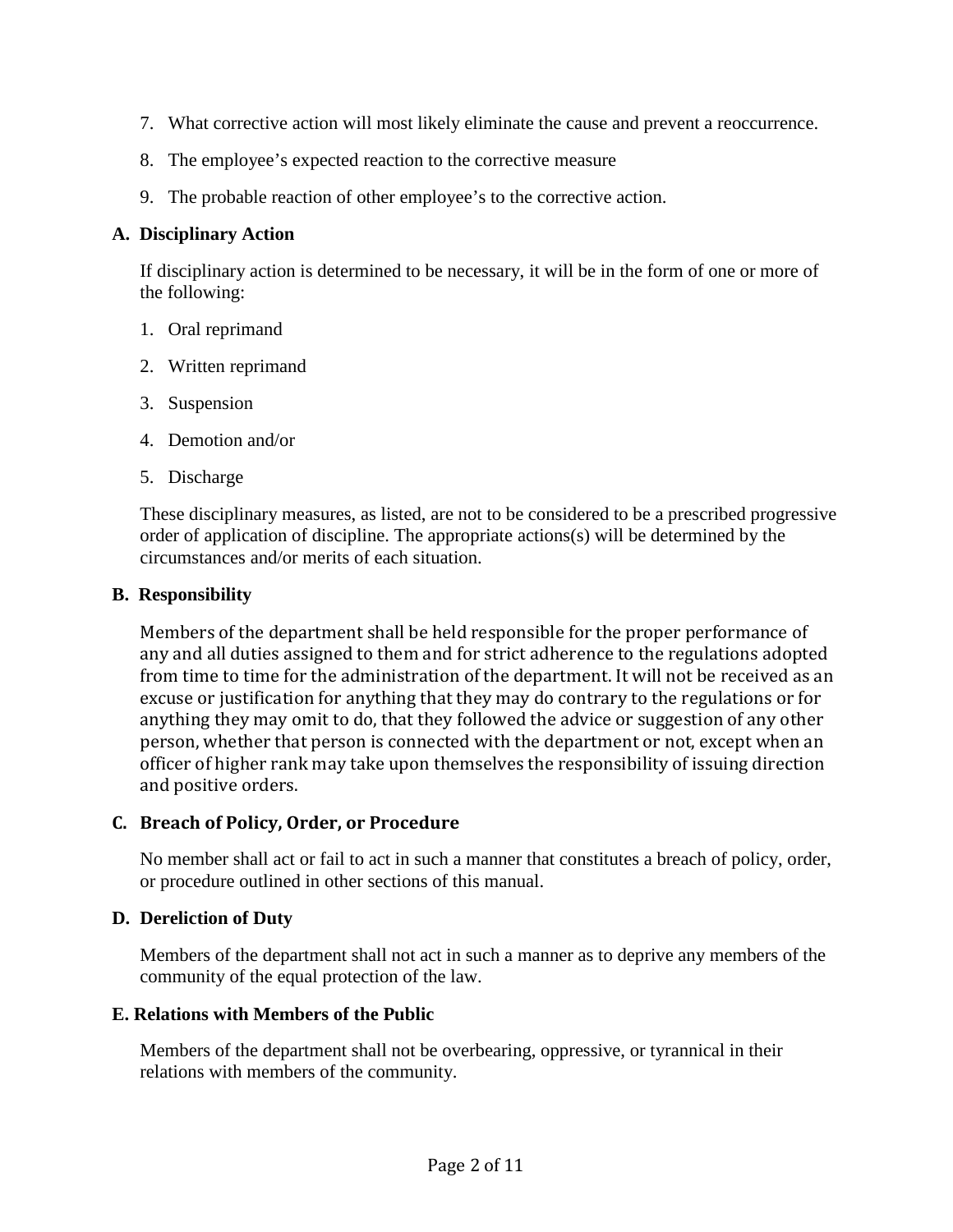This regulation includes within its prohibitions all clearly recognized actions that serve to breed disrespect for the department and its members. Actions are clearly recognizable if they constitute gross breaches of the public support. Examples of gross breaches of the public's support include:

- 1. Unreasonable orders given to citizens;
- 2. An attempt to control conduct not within the scope of the member's lawful authority.

These examples are illustrative and not intended to be all-inclusive.

#### **F. Inappropriate Language**

Members of the department shall not use insulting, defamatory, offensive, or obscene language in the performance of their duties.

#### **G. Respect by Superiors**

Superiors shall not act so as to exhibit disrespect for subordinate members of the department.

This regulation is intended to prohibit the overt action or communication that displays a superior's disrespect toward a member of the department.

#### **H. Neglect of Duty**

Members of the department shall not ignore flagrant violations of the law that may come to their attention through citizen complaints, by their own observations, or through their own investigation.

This regulation is intended to prohibit flagrant neglect of the duty to enforce the laws and ordinances of the jurisdiction. The regulation prohibits willful neglect, recognizing that discretion and justified priority calls for less that total enforcement, but there is no excuse for unreasonable failures to enforce the laws that each officer is sworn to uphold.

#### **I. Failure to Respond**

Members of the department shall properly respond to radio calls, requests for assistance, or suspicious circumstances without unreasonable delay, both on and off duty.

Proper response to a radio call, observation, or request for assistance dictates that a member's initial response be carried out with necessary and reasonable dispatch. Any member who fails to take appropriate action on matters brought to his or her attention is guilty of dereliction of duty. Gross neglect is distinguished from mere mistake or poor judgment, because it consists of willful neglect in the face of obvious conditions warranting investigation or other actions.

# **J. On Duty Activity**

Members of the department shall not engage in any activity that does not pertain to departmental business while that member is on duty, unless prior permission has been given by a superior.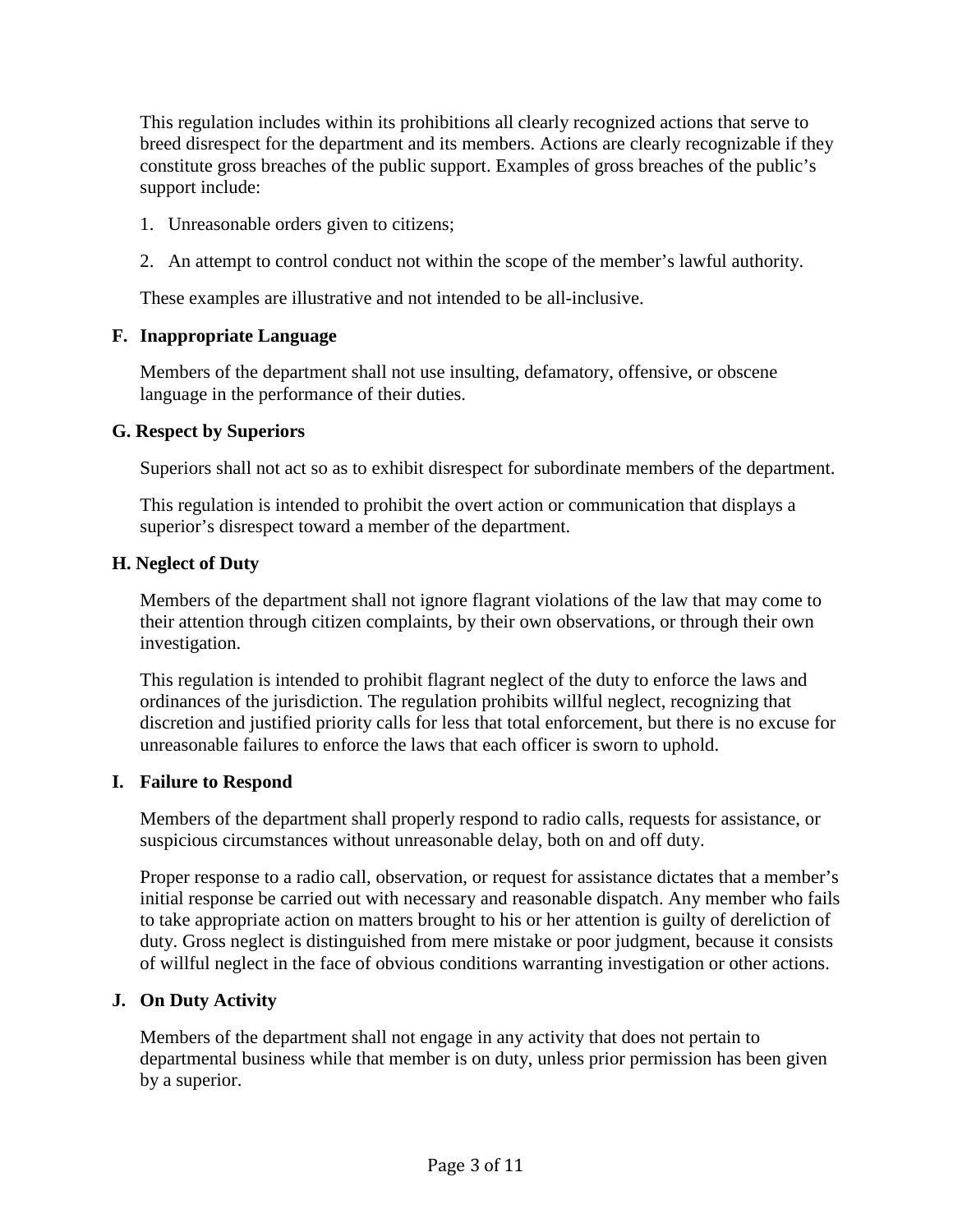# **K. Leaving Post**

Members of the department shall not leave their post, designated patrol area, or the city limits while on duty unless they have permission from their immediate supervisor or unless their duties specifically require it.

## **L. Absent from Duty**

Members shall not be absent from duty without permission from their superior. In the event of sickness, proper notification to one's superior is necessary prior to the time designated for reporting for duty.

Notification, when proper conditions for sick leave exist, includes telephone notification or the filing of a request for relief when possible, prior to the hours scheduled for duty. Extenuating circumstances might make timely notification impossible, in which case notification within a reasonable time is necessary – one hour before scheduled duty.

#### **M. Alert**

Members of the department shall not sleep while on duty and must remain alert at all times.

#### **N. Departmental Notification**

Members of the department feeling aggrieved at the treatment or orders of a superior, or any members of the department wishing to call attention to any matter or to make recommendations for such things as improvement of service, equipment, or procedures, should first submit their concerns or recommendations in writing to their immediate supervisor prior to any discussion with any person or agency outside the department. At the immediate supervisor's discretion, the report may be forwarded to the Police Chief.

# **O. Superior's Responsibilities**

Superiors shall not knowingly permit members in their command to violate any law, departmental policy, or procedure.

#### **P. Punctuality**

Members of the department shall be punctual in reporting for duty at the time designated by their superior.

# **Q. Untruthfulness**

Members of the department are required to speak the truth at all times and under all circumstances, whether under oath or otherwise, unless an undercover role or other operation requires deception to further an investigation.

This regulation prohibits withholding of evidence from judicial proceedings, perjury, untruthful statements made within the department, false public statements, and any other misrepresentations by members of the department. This regulation does not require divulgence of matters prohibited in section AJ – Unofficial Use of Records – of this policy.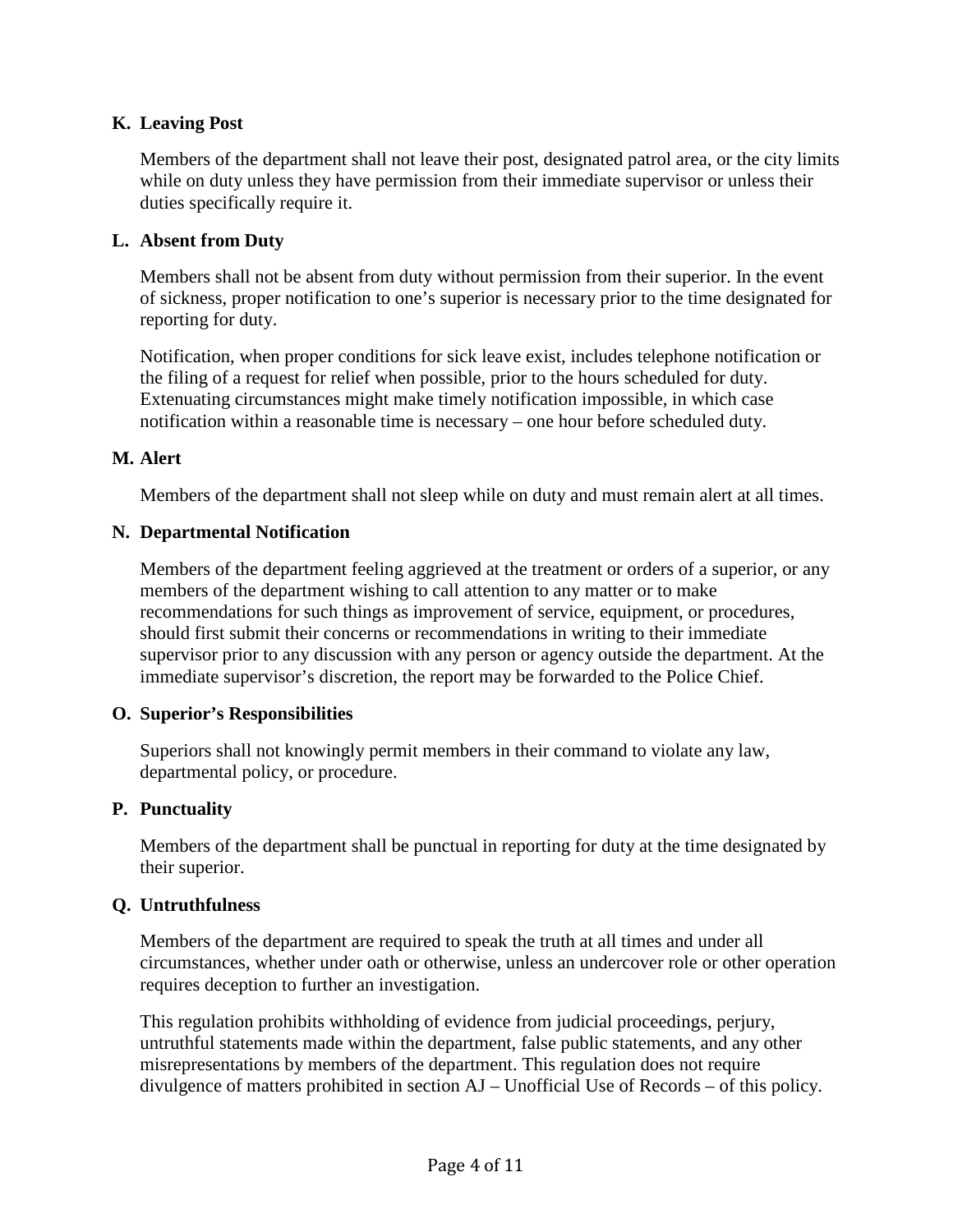## **R. False or Improper Information**

Members of the department shall not knowingly make false or incomplete official reports or knowingly enter or cause to be entered in any departmental book, record or electronic recording device any inaccurate, false or improper information.

#### **S. Excessive Use of Force**

Members of the department shall act at all times with in the standards for use of force established in policy 301.

#### **T. Violation of Law**

Members of the department shall not violate any federal statute, state law, or local ordinance.

#### **U. Bribes, Acceptance of Gifts, and Solicitations**

No member shall accept a bride, reward, fee, or gift for services rendered as a member of the department.

This regulation does not prohibit the receipt of anything of value from another governmental agency or public service organization. Furthermore, approved off-duty employment governed by policy and existing labor contracts are also not prohibited. It is the appearance that a member's authority is being misused for personal gain that can undermine the public's trust in the department.

No member of the department shall solicit money or contributions for any organization or business while on duty, off duty, while dressed in the department's uniform, or while representing themselves as a member of the department. Also, no member of the department shall solicit anything of value for the department without the express permission of the Police Chief.

# **V. Mistreatment of Persons in Custody**

No member of the department shall use force on a prisoner, other than that necessary to restrain said person in custody from doing harm to themselves, to others, or to property.

# **W. Leaving Persons in Custody Unattended**

No member of the department shall leave a person in custody unattended when transporting or otherwise responsible for said person.

#### **X. Misuse of Firearms**

Members of the department shall strictly adhere to guidelines established in policies 301 and 302 for the use of firearms and shall at no time act negligently or in disregard of utmost safety in handling a firearm.

Any unjustified use of the firearm, whether it is excessive use in the line of duty or simple "horse play" that may constitute danger to others, is covered by this policy. A firearm should not be used as an impact weapon or object.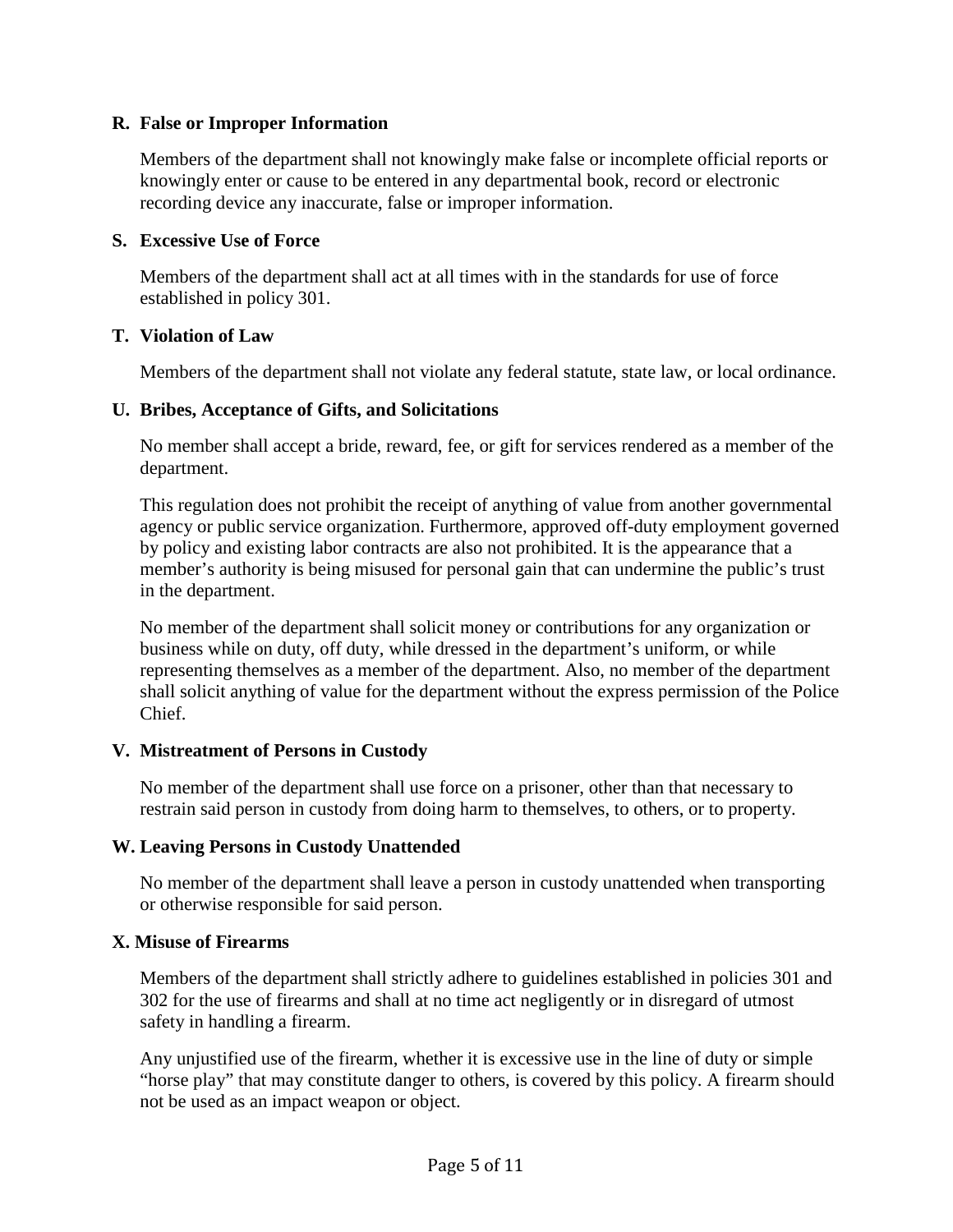## **Y. Insubordination**

Members of the department shall promptly obey any lawful order emanating from any superior. Should any such order conflict with a previous order or with any regulation, policy, or procedure of the department, the members to whom such order is given shall **respectfully** call attention to such conflict or any other conflict which may arise from such order. If the officer giving the last order does not change the same so as to correct the conflict, his or her order shall stand and the responsibility shall be theirs. The person obeying the order will not be held in any way responsible for failing to carry out an order that is a violation of the law. If the unlawful order is given to any member of the department, such member must promptly report such fact to the Police Chief.

#### **Z. Disrespect of Superiors**

Members shall not speak or act so as to exhibit disrespect for a superior.

This policy intends to prohibit the over action or communication that directly displays a member's disrespect toward a superior. (To be a direct display, the action must occur during a superior-subordinate transaction or immediately thereafter)

#### **AA. Public Criticism**

Members of the department shall not publicly criticize the operation or personnel of the department if such criticism clearly undermines the discipline, harmony, or general efficiency of the department.

The department recognizes that its members retain rights to expression and freedom of speech granted by the Constitution, whether on or off duty. However, these rights do not allow for conduct that is disruptive of the proper function of the public's business.

# **AB. Departmental Criticism**

Members of the department shall not, under any circumstances or in any manner whatsoever, speak critically or derogatorily to other members of the department regarding the orders or instructions issued by superiors; provided, however, in any case when there is sound reason to believe that such orders or instructions are inconsistent or unjust, it is the right and duty of any member to appeal to higher authority in the department.

#### **AC. Cooperation During Internal Investigations**

Members of the department must cooperate in any official internal investigation of alleged misconduct, illegal activity, or impropriety. Failure to answer questions or submit to proper investigative techniques constitutes insubordination.

#### **AD. Censuring Department Members**

Deliberations or discussions among members conveying censure towards other members of the department and all publications or communication of a personal nature relating to official transactions within the department are prohibited.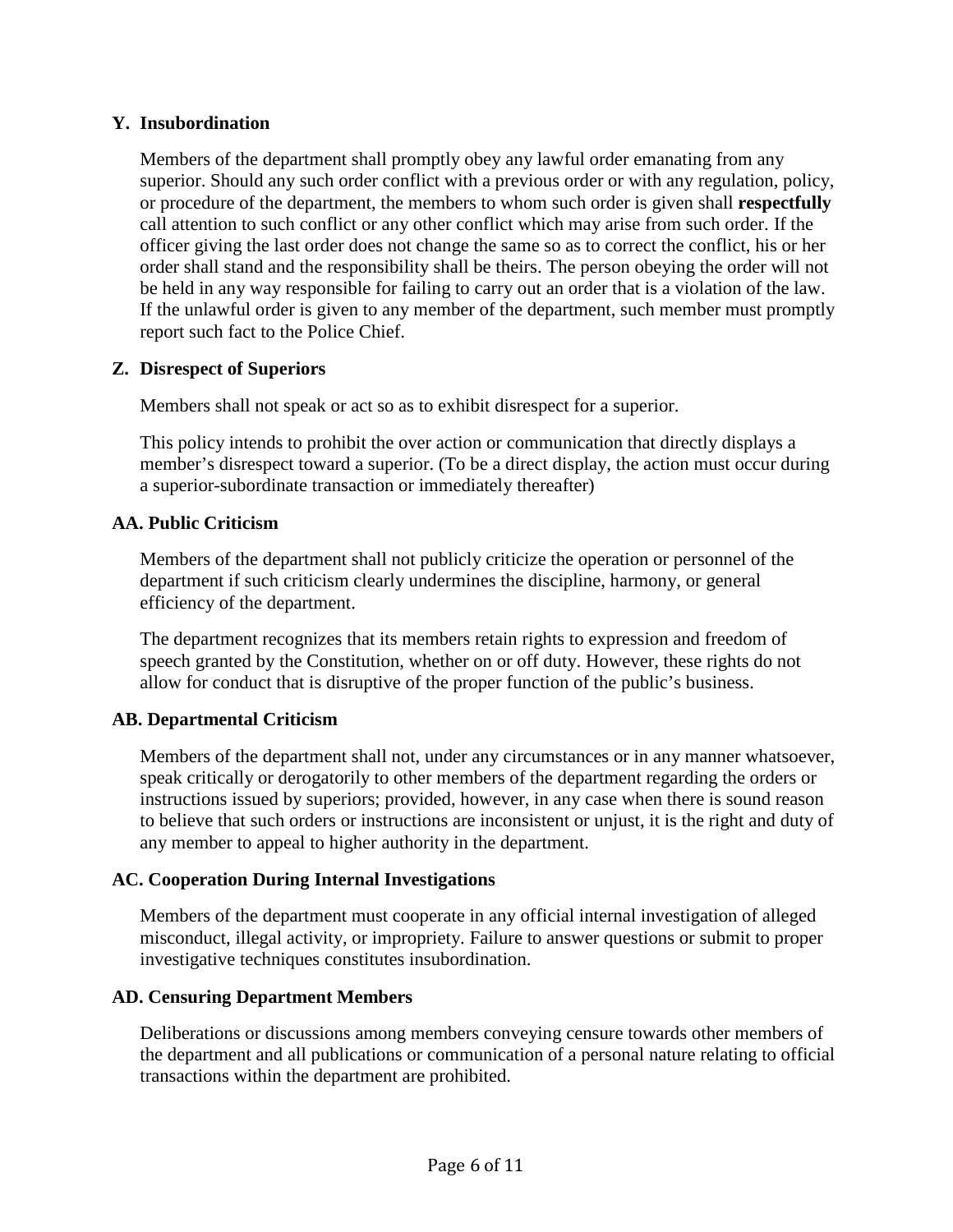This regulation is intended to prohibit the internal criticism which meets the "disruptive" test of the public criticism regulations. (See Public Criticism above) However, it should be noted that internal dissension and criticism becomes disruptive more easily than public criticism, due to the fact that the department's duties require a high level of internal discipline to guarantee efficiency, honesty, and equity in the public service. This regulation is not intended to limit any agreement under any existing labor contract.

# **AE. Strike Participation by Employees**

Any essential employee of the department who participates in any mass absence without leave constituting a strike within the terms of Minnesota State Statute and who fails to return to duty upon order of the Police Chief shall be immediately suspended for insubordination and engaging in illegal activity.

In the event such essential members participate in said strike for a period exceeding twentyfour hours (24), the Police Chief may thereupon take immediate steps to discharge or take disciplinary action against said violators.

In the event probationary personnel participate in said strike and fail to return to duty on a specific order to each probationary essential employee by the Police Chief, that member may be summarily discharged from the department by the Police Chief.

# **AF. Association with Criminal Element**

Members of the department shall not develop personal associations with persons or frequent places known to them as being engaged in criminal activity.

The purpose of this regulation is to protect the department and all of its members for charges of impropriety and conflicts of interest. Personal associations consist of more than a single occurrence, more than general contacts, or more than associations that may develop in the line of official business. If, over a period of time, a member continues to carry on private business with a person known or suspected to be carrying on a continuing criminal activity, he or she is in direct violation of this policy.

# **AG. Petitioning Outside the Department**

Members of the department shall not request the aid of any person outside the department to have them transferred to another assignment or beat, to have them restored to any assignment or beat from which they have been removed by order of a superior, or to have them promoted to a higher rank in the department, nor shall they knowingly permit any petition to be formulated or presented by citizens in their behalf requesting such transfer, restoration or promotion.

# **AH. Legal Referrals**

Members of the department, while acting in an official capacity, shall not recommend to any person the employment of any particular person as an attorney or counsel or suggest the name of any lawyer or person to a prisoner with a view to his defense, nor shall they, either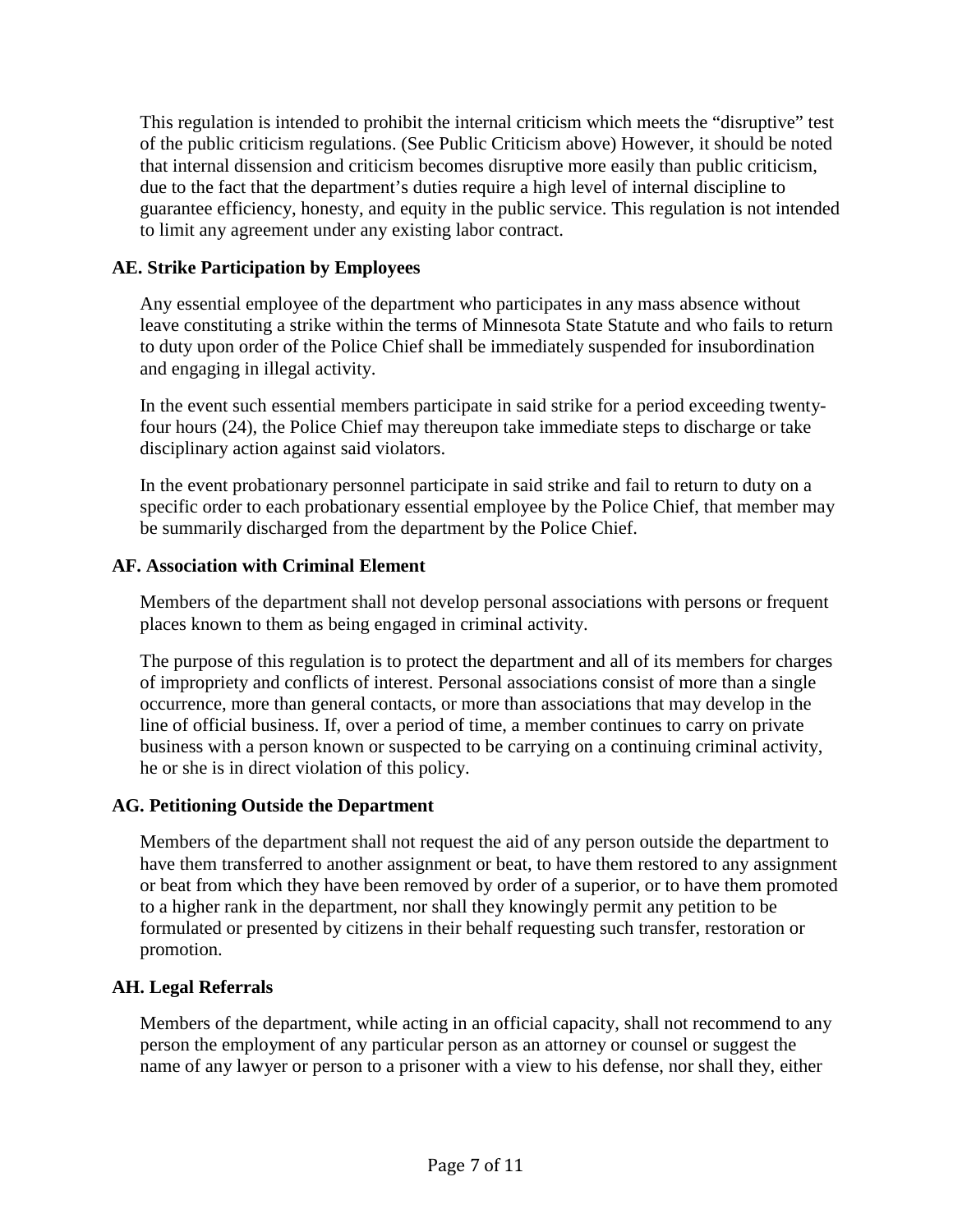directly or indirectly, interfere or interest themselves in any manner whatever in the employment of any attorney to aid any potential litigant against the City.

No member of the department is to render legal advice or state his or her opinion as to the legality of any charge made against any prisoner.

# **AI. Mishandling of Records**

Members of the department shall not divulge the content of official records to anyone outside of the department without first obtaining permission from a superior, nor shall any member of the department divulge any matters relating to official business without first receiving authorization from his or her superior.

This regulation is to be read in conjunction with the Media Relations policy.

# **AJ. Unofficial Use of Records**

No member of the department, unless authorized to do so for a specific purpose, shall have access to the official records of the department.

This regulation intends to prohibit all unofficial use of the records. Tampering with records by members of the department is prohibited.

# **AK. Use of City Vehicles**

Members of the department shall drive assigned vehicles with safety in mind at all times. Careless or irresponsible operation of departmental vehicles is prohibited. Members shall report repair items to department vehicles to a superior. Damage to department vehicles will be noted on the City of Faribault Incident Reporting Form in addition to notifying a supervisor.

# **AL. Care and Use of Department Equipment**

Members of the department shall be responsible for the good care of city property, whether fixed or moveable or assigned to their use or keeping, and must promptly report to a superior the loss of, damage to, or unserviceable condition of such property. Roughness or carelessness in the handling of such property will not be tolerated. Any member found responsible for the destruction or loss of city property, either through willfulness or negligence, may be required to pay all costs of repair or replacement thereof, besides suffering any penalty imposed for violation of this regulation. Further, any department employee failing to report defective equipment to his or her supervisor may be subject to disciplinary procedures. Members of the department shall not use any department property for private purposes.

# **AM. Radio Use**

Members of the department shall not use the radio except for official communications. At no time shall a member use unprofessional, discourteous, obscene, offensive or disrespectful language during the transmission of a radio message.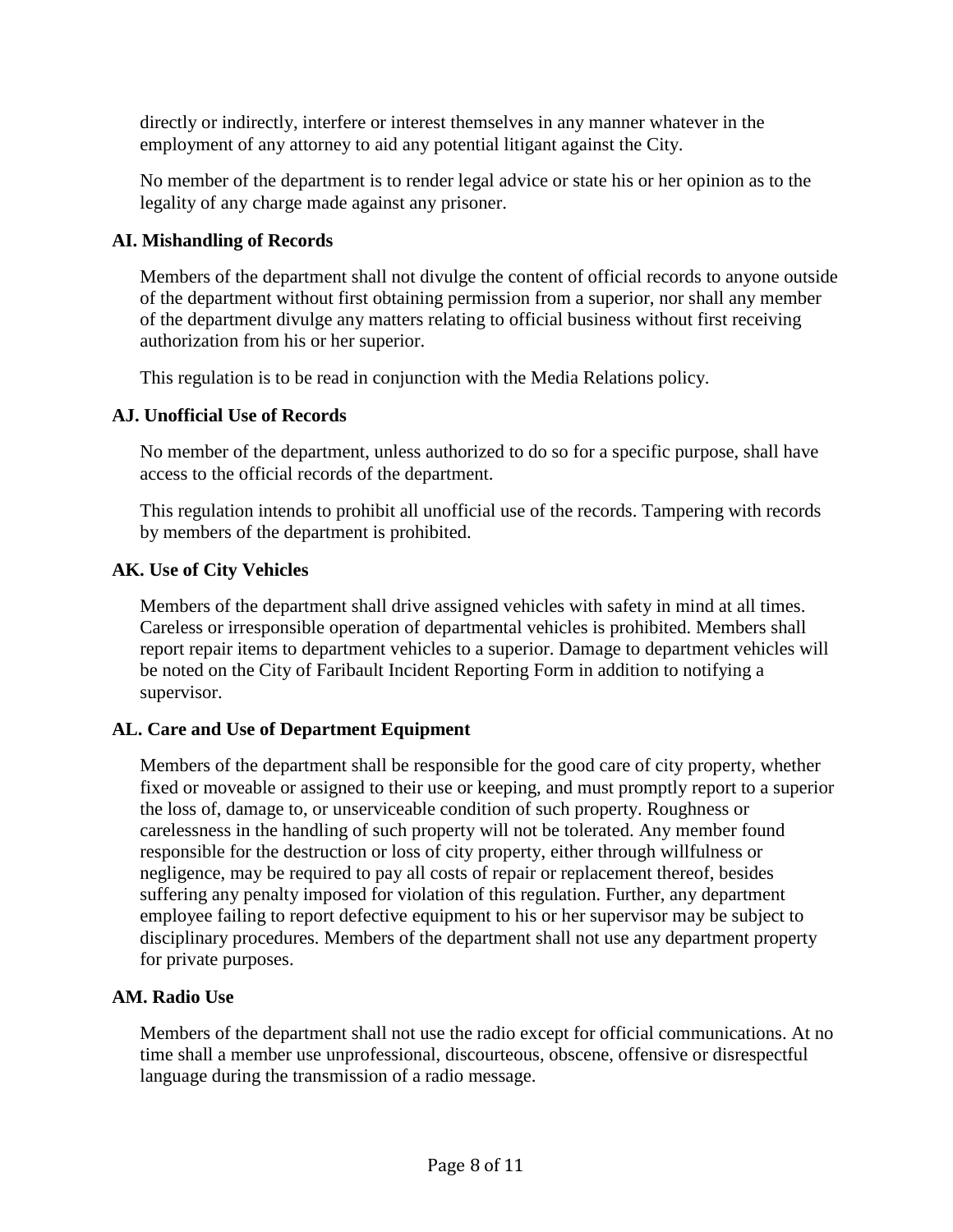# **AN. Failure to Meet Financial Obligations**

Members of the department shall promptly pay all debts and legal liabilities.

This regulation is intended to deal with a narrow portion of conduct that is the result of financial irresponsibility. Financial hardship cases are not necessarily subject to discipline unless a gross demonstration of financial irresponsibility is present and job performance is adversely affected.

# **AO. Use of Intoxicants**

The word "intoxicants" as used in the regulation is intended to include medicine, alcohol, and any other substance which excites or dulls the body to the point where physical or mental control is markedly diminished or which gives off an odor indicating a substance has been consumed which may impair judgment.

Members shall not consume intoxicants at any time after reporting for a duty shift or during a duty shift unless it is appropriate in the performance of an official assignment. In such cases, there must be prior approval from the member's supervisor. No member shall consume any intoxicants when armed with a weapon while off duty. At no time shall a member consume intoxicants to such a degree that it impairs his or her own duty performance.

Members of the department shall not operate city motor vehicles after consuming an intoxicant. There are rare cases when an undercover investigator may have to consume alcohol during the course of an investigation. If this happens, the officer must document the fact that he or she has consumed alcohol and the reason why.

When a department member is called to duty while off duty and an intoxicant has been consumed, the member must advise his or her supervisor of that fact. The supervisor will determine whether the department member should report for duty. Department members who are on stand-by status may not consume intoxicants, unless prescribed by a physician, and must notify their supervisor when prescription medication is consumed. The supervisor will determine their suitability for continued stand-by status.

Investigators or other department members who are scheduled to be subject to call-out during a specific off-duty period ("on call"), are strongly encouraged to refrain from consuming intoxicants while "on call". If alcohol is consumed and for eight (8) hours after the alcohol consumption is ceased, the scheduled "on call" department member must arrange with another equally qualified department member to take his or her place "on call" and notify the on-duty shift supervisor of the change.

There is an immediate lowering of esteem, suspicion of ineffectiveness, and creation of a safety hazard when there is public contact by a member of the department indicating the use of intoxicants either due to an odor or physical evidence or impairment. Additionally, the stresses of law enforcement require an officer to be mentally alert and physically able to perform.

Therefore, the Police Chief has instituted a zero-tolerance policy for intoxicant consumption, and the prohibition of the use of intoxicants includes off-duty consumption that affects on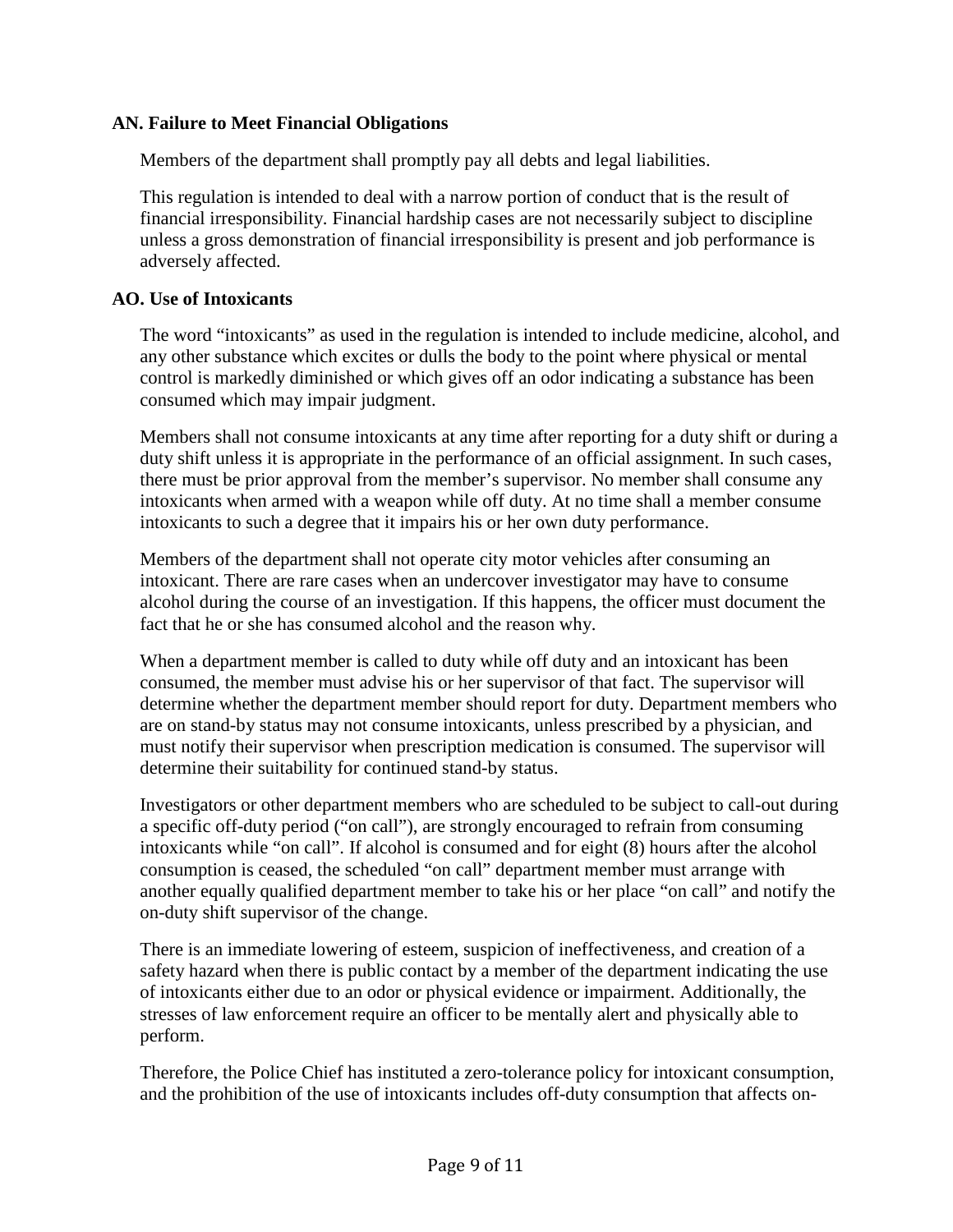duty performance. Officers should not consume intoxicants in public when they are identifiable by uniform. Trousers are the only uniform item considered unidentifiable.

# **AP. Immorality**

Members of the department while on duty shall not engage in any conduct relating to their moral turpitude.

This regulation prohibits immoral or offensive conduct. Such conduct includes the following:

- 1. Offensive sexual solicitations
- 2. Offensive or indecent behavior.

These examples are illustrative and not meant to be all-inclusive or exhaustive.

# **AQ. Required Reports**

Members of the department shall report all violations of the department's regulations, policies, orders, or procedures to a supervisor.

Members of the department shall communicate promptly as specified in standard reporting procedures all crimes, deaths, attempted suicides, fires, accidents, complaints, and information of which the department normally takes notice. No members shall withhold tips or information with a view toward personal achievement or for any other reason.

All officers shall, in writing and within two (2) hours after beginning a "self-assigned covert investigation", notify their immediate superior of the purpose of the inquiry and identity of the principals and suspects. If a target of the investigation is another officer, the reporting officers need not inform their immediate superior(s) and shall notify the Police Chief or the commanding officer of the Services Division.

*Self-assigned* means any unassigned action undertaken at an officer's discretion and without the knowledge or approval of a superior. *Covert investigation* means, whether on or off duty, a surveillance, interview or interrogation, or fact finding inquiry to reveal employee misconduct or violation of law.

"All information which the department takes notice of" is impossible to specify. This regulation is intended to be illustrative of the kinds of important happenings which must be reported. Members should be aware that over-reporting is not a violation of this policy, while under-reporting is a violation; therefore, when in doubt, they should be safe and submit a report.

# **AR. Accidents with City Vehicles**

Members of the department shall promptly report to their superior any crash with any department motor vehicle operated by them or in their charge. In all cases in which a city vehicle is involved in accidents, a supervisor or ranking officer in charge shall be notified by the officer. The supervisor will either personally investigate the crash or request another police agency to investigate.